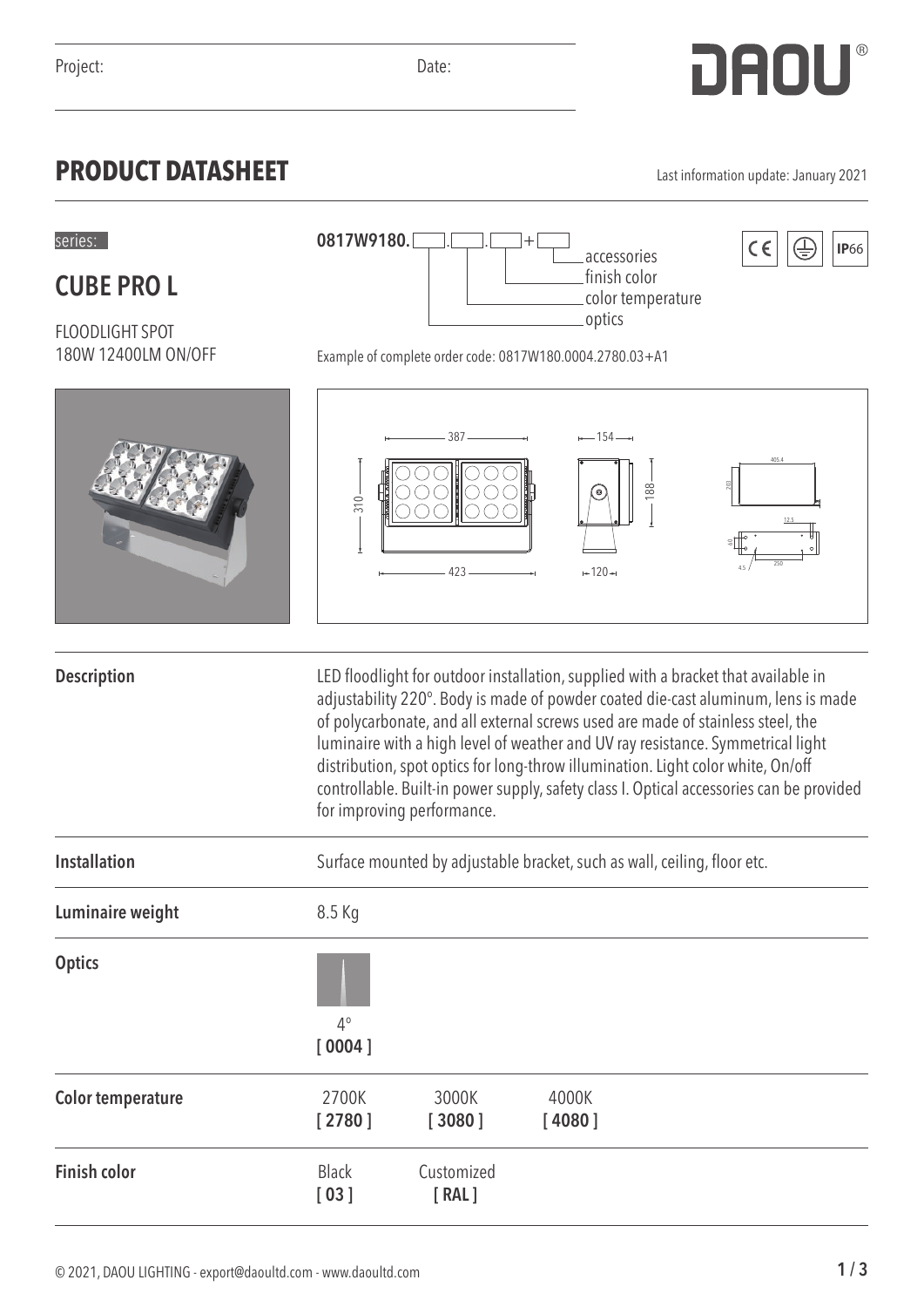## **TECHNICAL DATA**

| <b>Power</b>                   | <b>180W</b>                                              |  |  |
|--------------------------------|----------------------------------------------------------|--|--|
| Input voltage                  | 100-240V AC                                              |  |  |
| <b>Safety class</b>            |                                                          |  |  |
| <b>Luminous flux</b>           | 12400 lm ±5%                                             |  |  |
| <b>CCT</b>                     | 2700K, 3000K, 4000K                                      |  |  |
| <b>CRI</b>                     | 80 Ra                                                    |  |  |
| <b>Light distribution type</b> | Symmetrical                                              |  |  |
| <b>Optics</b>                  | $4^{\circ}$                                              |  |  |
| <b>Light source</b>            | Cree                                                     |  |  |
| <b>MacAdam Step</b>            | 5                                                        |  |  |
| <b>Number of LEDs</b>          | 18                                                       |  |  |
| <b>Power supply</b>            | Built-in                                                 |  |  |
| <b>Controllable</b>            | ON/OFF                                                   |  |  |
| IP rating                      | <b>IP66</b>                                              |  |  |
| <b>Impact resistance</b>       | IK07                                                     |  |  |
| <b>Ambient temperature</b>     | $-20^{\circ}$ C ~ +50°C                                  |  |  |
| <b>Storage temperature</b>     | $-40^{\circ}$ C ~ +70°C                                  |  |  |
| <b>Material</b>                | Body in die-cast aluminum, optical lens in polycarbonate |  |  |
| <b>Finish</b>                  | Powder coated, black as standard color                   |  |  |
| <b>Lifetime</b>                | 50,000 hours Ta=40°C                                     |  |  |

## **WIRING**



1x Power input cable, 3-core, open end, L=300mm